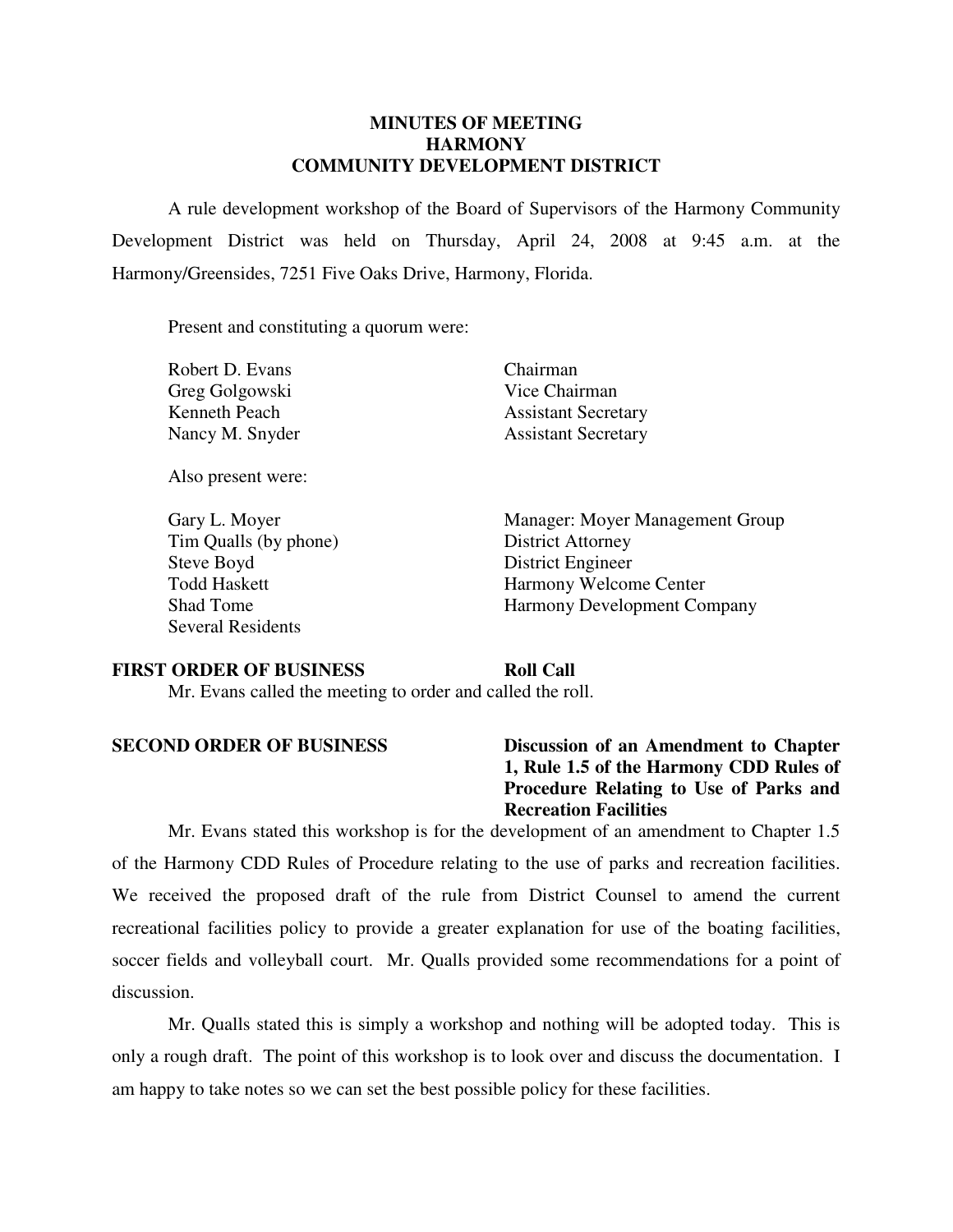Mr. Evans stated what prompted this is we incurred damages or misuse of certain assets of the District, mainly the boating area and felt it was necessary to enhance the policy and procedures for the use of these. Correct?

 Mr. Qualls responded this is how it came about, but in general, it is a good idea to adopt rules to outline the policy and bolster the rules so everyone in the community can enjoy these facilities and have them well maintained. The purpose of the District is to maintain the infrastructure.

 Mr. Evans stated the language you used seems to be adequate in your introductory comments, but when we get into the area of a security deposit, we also need to think about the implementation and execution of this requirement. It is my understanding we are trying to implement a method to recover damages and provide an inducement not to cause damage. If we are going to require a security deposit, we need to determine the following:

- $\triangleright$  Whether the method of the security deposit will be cash, check or credit card.
- $\triangleright$  Whether the amount is fair and equitable
- $\triangleright$  Whether a credit card will be kept on file for applicants registering with the District as users

Mr. Qualls stated that sounds good to me.

 Mr. Evans stated I am looking for some suggestions on the best way to implement such a policy. It is a two sided equation. When you create a requirement, you also need to have a mechanism in place to implement the requirement; otherwise, it has no true function. If we implement a security deposit, somehow we need to implement and execute this deposit requirement efficiently.

 Mr. Moyer stated correct. Any time you handle cash, it creates somewhat of a problem. Certainly we can take the credit card information and put it on file and require updated information 30 days prior to the expiration of the credit card. This way we have something to track to make sure we have a current credit card. I think we can set this up easily in a computer database where as part of the application, they give us the card number and expiration date. If there is damage, we can simply provide a charge to the credit card company applicable to the extent of the damage. I support requiring a credit card for the security deposit. However, those who do not have credit cards, the next level down is to accept a check in an amount to be determined. We will not cash the check, but simply hold it. If the check has not been cashed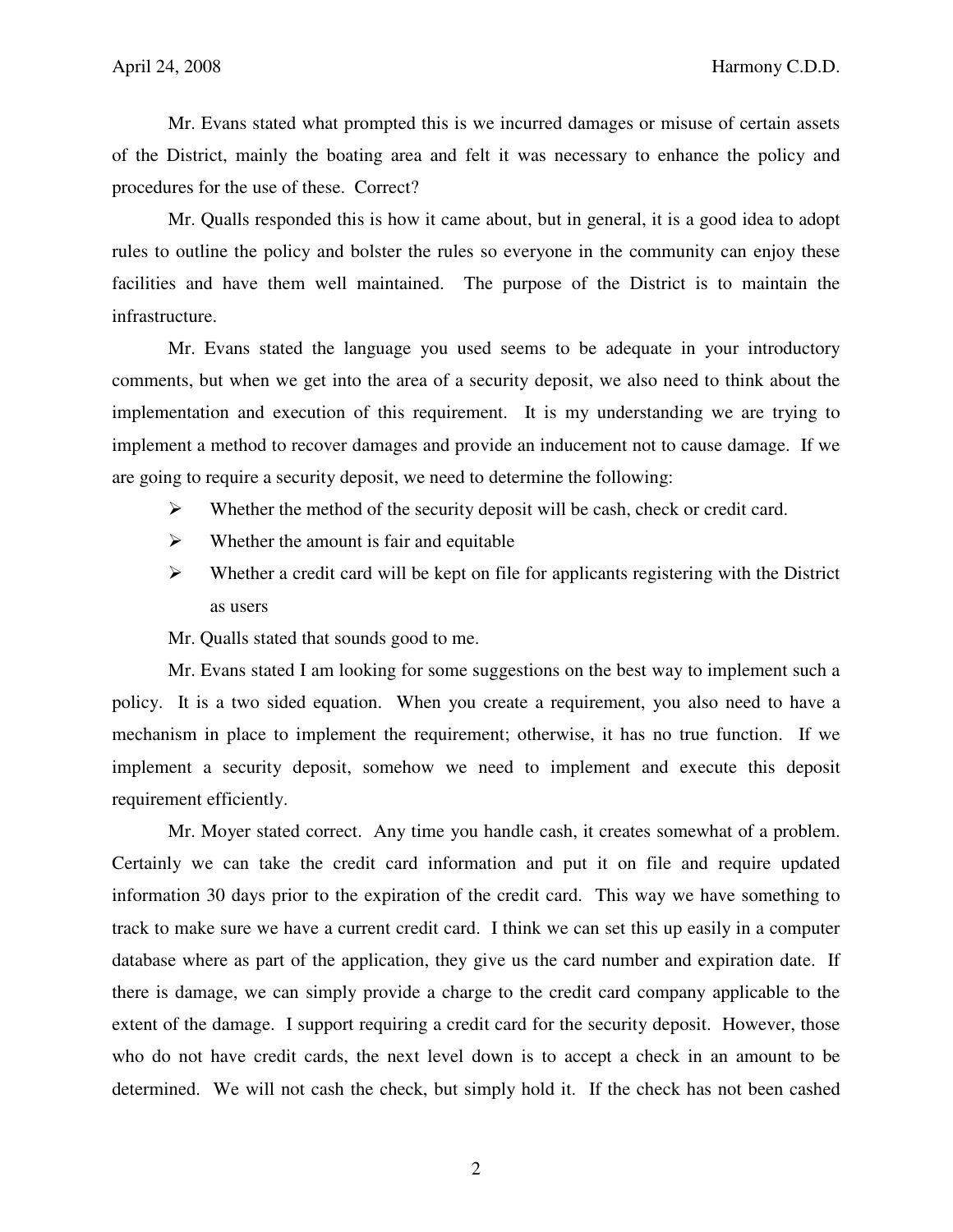after 90 days, the applicant has to provide us with a new check. Whatever we implement is going to require some monitoring by the District, but you cannot do this any other way.

 Mr. Evans stated we require a resident to sign a waiver whenever they use the facilities. Correct?

Mr. Qualls responded yes.

 Mr. Evans asked could we incorporate their credit card information into the waiver? In other words, request a credit card number and have them acknowledge to the extent of any damages, we have the right to charge their credit card. By doing this, you are leaving the amount open ended and have them be responsible for any damages. We can give them the chance to prove they did not cause the damage before charging them. As an alternative, we can establish a security deposit and if any damages exceed a certain amount; we reserve the right to pursue them for additional damages. At least we get some money. The purpose of a deposit is to recover money in the event of damages. What are your thoughts, Mr. Qualls?

 Mr. Qualls responded what you are saying makes sense. A security deposit is different than a fee. As part of this policy, we can have a disclaimer or sign up sheet for use of the facilities and on the same sheet provide a space for the preferred method of collecting the security deposit. We can ensure their credit card information is protected or lay out a way to collect a check and the circumstances under which the check will be deposited. There is a separate issue of charging fees for parties held at the facility. You can charge a non-refundable fee to help with the maintenance of the facility. There are a myriad of options available, but I like the idea of incorporating the security deposit on a separate sheet, which the resident has to fill out and sign before using the facility.

 Mr. Evans stated my concern with taking a check is we either have to hold the check or deposit the check and there is a process issue. I do not know many people who do not have a credit card. I only want to ensure the resident's information is adequately protected to whatever measures are available to us. If someone wants to use a boat, they need to give us a security deposit along with a waiver, granting us the authorization to charge them for any damages.

 Mr. Qualls stated we can draft such a waiver. If you request a credit card rather than a check, it makes the process easier.

 Mr. Evans stated hopefully we do not have to pursue them once we implement this procedure.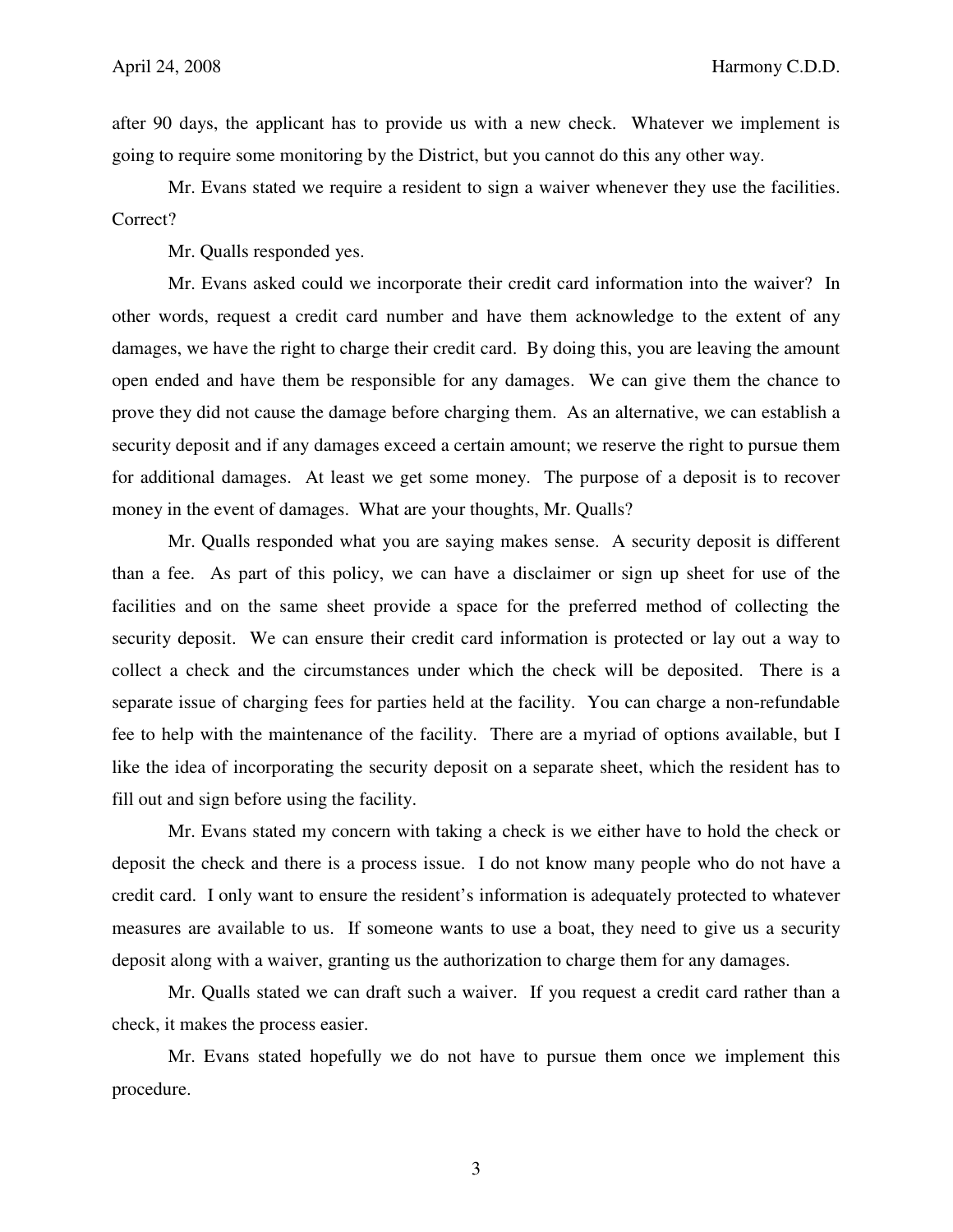Mr. Peach stated as an alternative to us holding a resident's check, we can set up an automatic debit using a voided check. By doing this, you have access to drawing against their checking account, just as you do against a credit card account.

 Mr. Evans stated I am not sure how this could be implemented. I know certain companies collect automatic payments through a checking account, but I am not sure the District could legally do this.

 Mr. Moyer stated I do not have any experience with this, but I am familiar with this process.

 Mr. Peach stated the YMCA of Central Florida automatically charges a members account on a monthly basis for an agreed upon fee. Similar to a credit card, you are setting up a method of retrieving the funds if you need to, but not charging them unless any damages actually occurred.

 Ms. Snyder stated the problem is when a resident has insufficient funds in their checking account.

Mr. Peach stated the same could happen with a check.

Ms. Snyder stated with a credit card, you can eliminate these problems.

 Mr. Peach stated I agree with a credit card being the best way, but I am talking about an alternative way for someone who does not have a credit card to place a security deposit.

 Ms. Gina McGinnis stated debit cards are frequently used by people who do not have credit cards.

 Mr. Evans stated whether paying by debit or credit cards, there needs to be a simplified method of securitizing a deposit so when someone walks up and says "I did not know this or read this", you can get their debit or credit card number as a way to acknowledge their accepting responsibility. I do not know if we can leave it open ended.

 Mr. Moyer stated if you do this by contract, you can leave it open ended. Mr. Qualls can provide further clarification, but the District can run the credit card, but at some point, the money has to be refunded at the request of the person or at the expiration of whatever time frame we set up. If you leave it open and broad enough to cover the amount of damages, it is easier to administer.

 Mr. Evans stated this brings up a good point because it seems cumbersome to charge someone a fee in the morning and credit them later on the same day. The purpose of requesting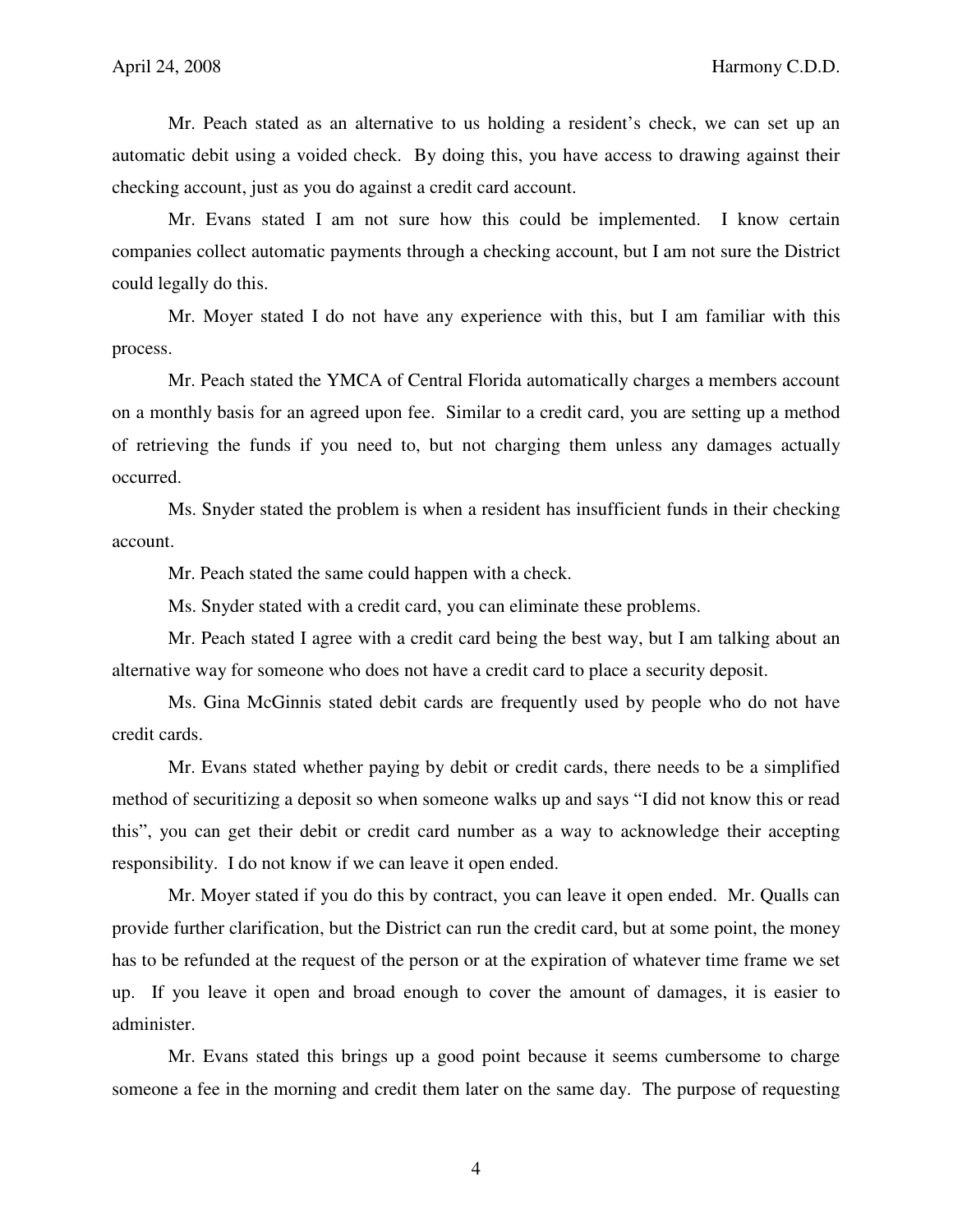the security deposit is to cover us in the event of damages. The damages may not be determined at the event and it may be a situation where we determine there is damage and we notify them about the damage. However we may have to get an assessment of those damages or an estimate to repair, which then provides us with the remedy to collect on those damages. I guess we are thinking more of an open ended security or damage guarantee.

 Mr. Qualls stated I will do some research and provide two options. One option should be to take down the credit card information and once damage has occurred to run the card. The second option should be to charge the individual a set amount up front and then reimburse them when there is no damage. I will research the legal requirements and then work with the District Manager on how best to implement them. I think the direction is clear to require a credit card before a boat can be used. We just need to get the specifics on the best way to do this.

 Mr. Evans asked can you coordinate with Mr. Moyer and Ms. Wright to work out a mechanism and come back to us?

Mr. Qualls responded absolutely.

 Ms. Snyder asked what if there is something to repair like what the Dock Master just repaired? Should we try to make the repair first to avoid a larger amount for damages? Who is going to implement this? We need someone there more than once in awhile. We should have someone there to sign boats in and out so the next person is not billed.

 Mr. Moyer responded all of this is in the policy. There is also language upon return of the boat, there will be an inspection. I think the inspection has to occur when the boat is returned.

 A resident asked is it possible the cost of implementation and enforcement will exceed the return?

 Mr. Evans responded absolutely. This will be part of the discussion on the cost and benefit. We had issues raised where we need to take action to recover damages. However, as we talked about in the past, sometimes it costs you more money to try to recover those damages than making the repairs. We may exercise the right for us to pursue damages as opposed to having a deposit by having the party acknowledge in this waiver they accept full responsibility for any damages. Maybe we should enhance this. This is the purpose of us having this dialogue.

 The resident stated we know when someone takes a boat out or uses the facility because they sign a waiver.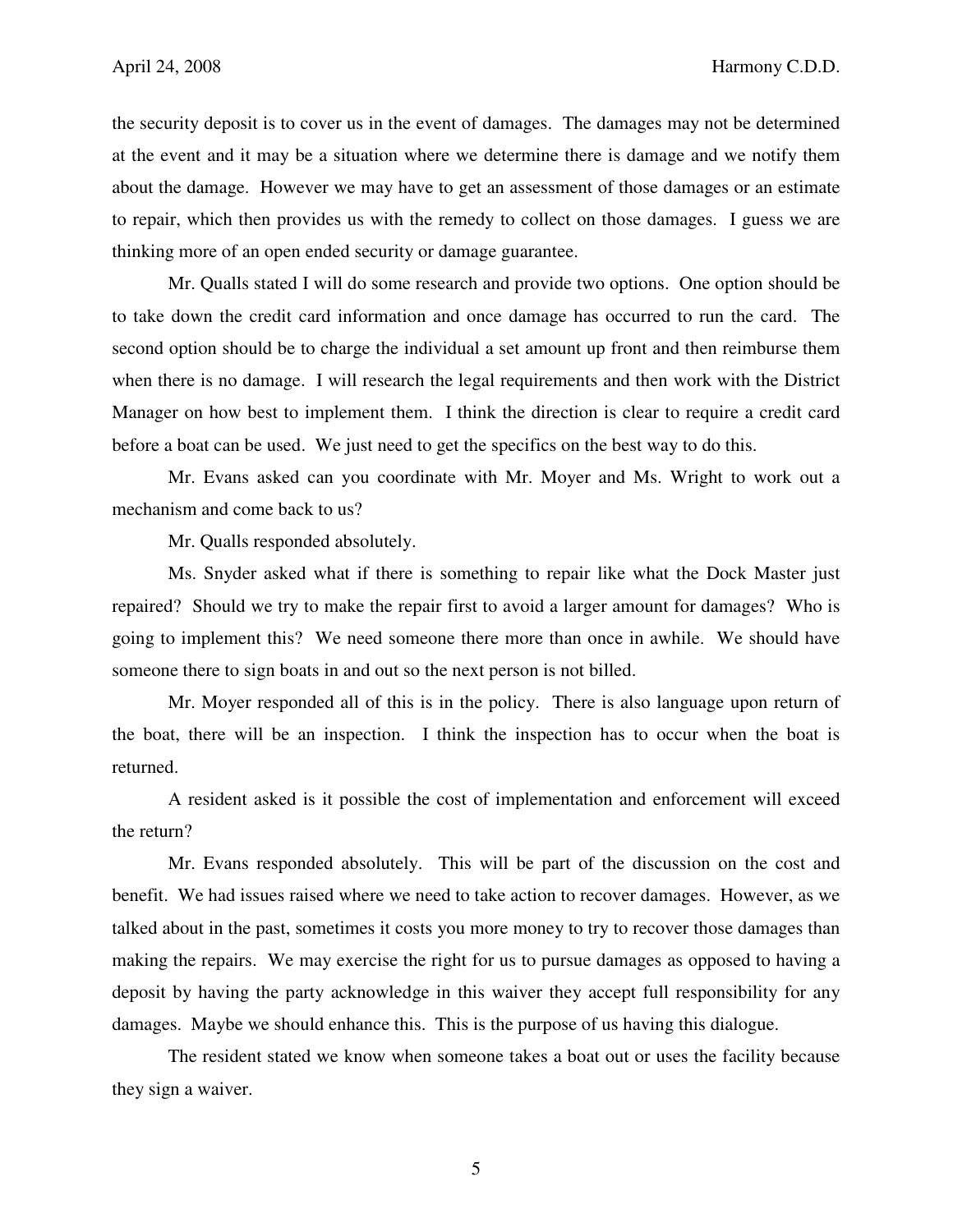Mr. Qualls stated it is part of the boat waiver. In order for someone to use a boat, they acknowledge if there is any damage, they will be responsible.

 Mr. Evans stated then you get into the collection aspect of sending them a bill and hoping they pay you. If you have their credit card information, at least you have an avenue to pursue. I think we want to make this policy as simple to enforce and implement, but we do not want to spend an exorbitant amount of funds to execute it.

 Ms. Snyder stated this is more of a deterrent so the party is fearful of the consequences versus having no consequences at all.

 Mr. Evans stated exactly. If you need to give someone your credit card information, an enlightenment aspect takes place.

 Ms. Snyder stated when you stay in a time share, you have to provide your credit card imprint in case you incur any fees for damage. Hotels do this as well. This is not going to be unusual for residents who use the boat to provide. I think having a credit card on file is much easier than receiving a check because with a check, you need to go through a clearinghouse and have to wait two weeks for the check to clear. If they do not give you accurate information, it could be a lengthy process. With an automatic withdrawal, you are looking at having to wait at least 15 days for access to the account. A credit card is much quicker.

 Ms. McGinnis stated we have a page on the Harmony CDD website, similar to the reports page, where people can reserve a boat. They can enter the time, date and sign a waiver. All of their information is available right there. They can enter their credit card information as it is a secure site. This way, no one has to handle any credit card information. There is also a form they can print out, showing a picture of the boat they are renting. For example, when you rent a car, they have a page showing the car you rented and listing any prior damages made to the car, so you know about any damages before taking the car off of the rental lot. You do not want the person to fill this information out after they brought the boat back. There needs to be some way of knowing what the damages are and when they occurred.

 Mr. Evans stated all of these are good points when it comes to implementation versus cost recovery. It may end up costing us far more money to bring on additional staff to try to implement these ideas, but we need to weigh those costs against any potential damages. It is great to discuss these ideas and there may be some that are more cost effective to implement. It goes back to being a deterrent. If someone places a security deposit, they are going to keep the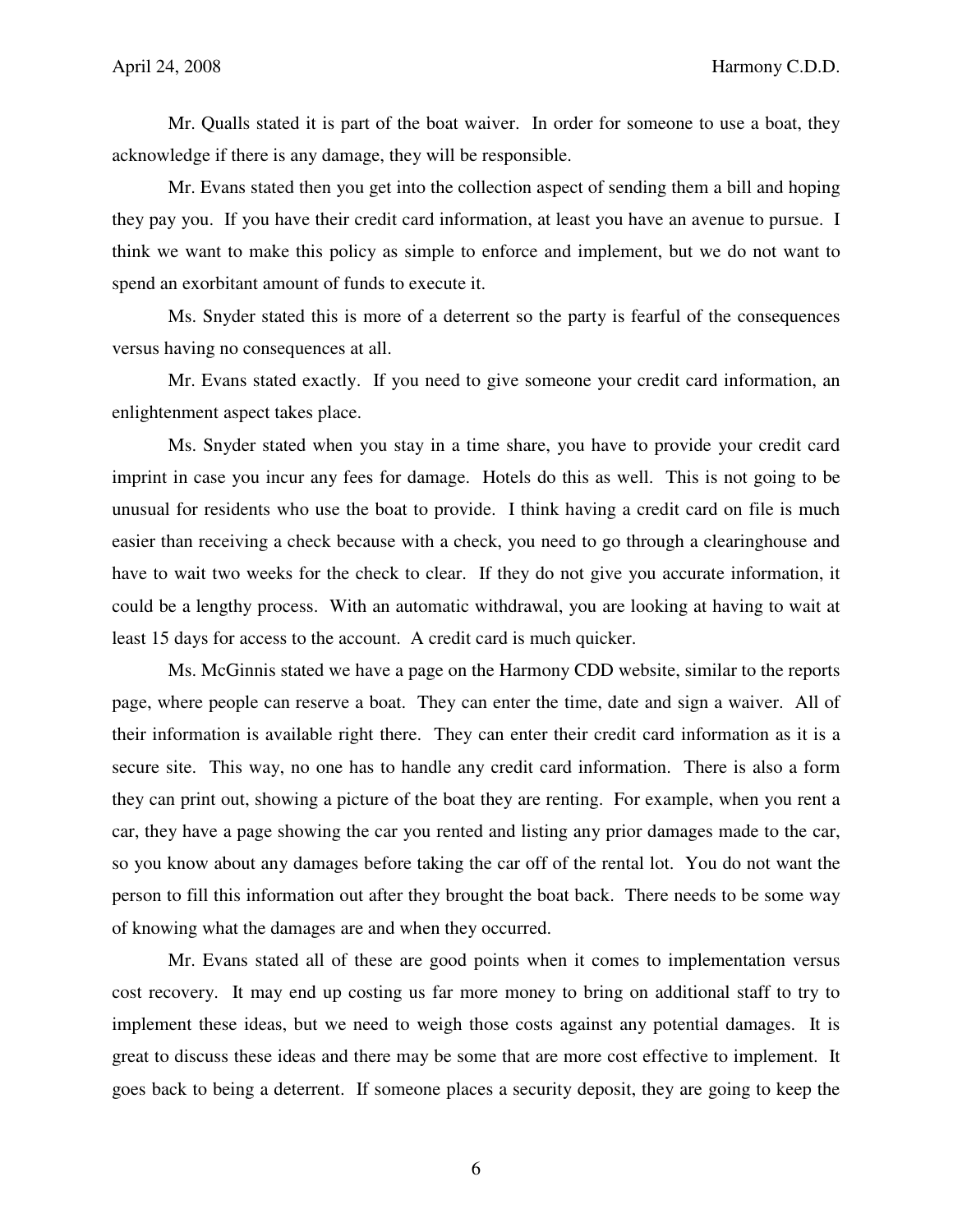boat cleaner and be more cognizant since they will be held accountable. You will not have the kids running down there wanting to use a boat and not paying for it.

Mr. Peach asked does the Dock Master keep a log of when the boat is inspected?

Mr. Golgowski responded he maintains a log of when the boats go out.

 Mr. Peach stated one of the issues with the cost of implementing this is having someone checking the boats when they come back in. If the Dock Master checks the boats at certain times during the day and logs them, you would know if any damage is noted. The damage may have occurred three or four instances prior to this one and may eliminate the need for him to check the boat every time it comes back in. There can be a debate between three users, but at least you can narrow it down.

 Mr. Evans stated we can always add provisions for obligating the user of the boat to perform a visual inspection of the boat prior to taking it out and if they see something such as a ding or oil leak, they can bring it to the Dock Master's attention.

 Ms. Snyder stated I think it should be the personal responsibility of everyone renting a boat to make a visual inspection. When we have taken the boats out before and there has been an issue, we call the Dock Master to let him know about it. I want to alert him to it, just from a personal responsibility standpoint.

Mr. Evans stated you are implementing common sense.

 A resident asked what about a sealed mailbox with forms. They can fill out a checklist before they take a boat out to make an inspection. At least there is a record of the fact they noticed some damage. You can put a time stamp on it so you know when the form was filed. This is a way of reporting an issue and keeping track of it.

 Mr. Tome stated at a previous meeting, it was noted the Development Company employs WTS, an international group. The Activities Director visited a community WTS manages in South Tampa called Mira Bay. He recently provided some notes back to the Development Company, which we discussed at an Operations Meeting held on Tuesday. I believe he is in the process of clarifying some items, which were unclear. What was definitely clear was in this particular community, which has a Dock Master for their docks, canals and boating facilities, by employing someone full-time they found the cost benefit analysis showed it was better to hire someone full-time than to spend money on repairs. At some point, this analysis will be provided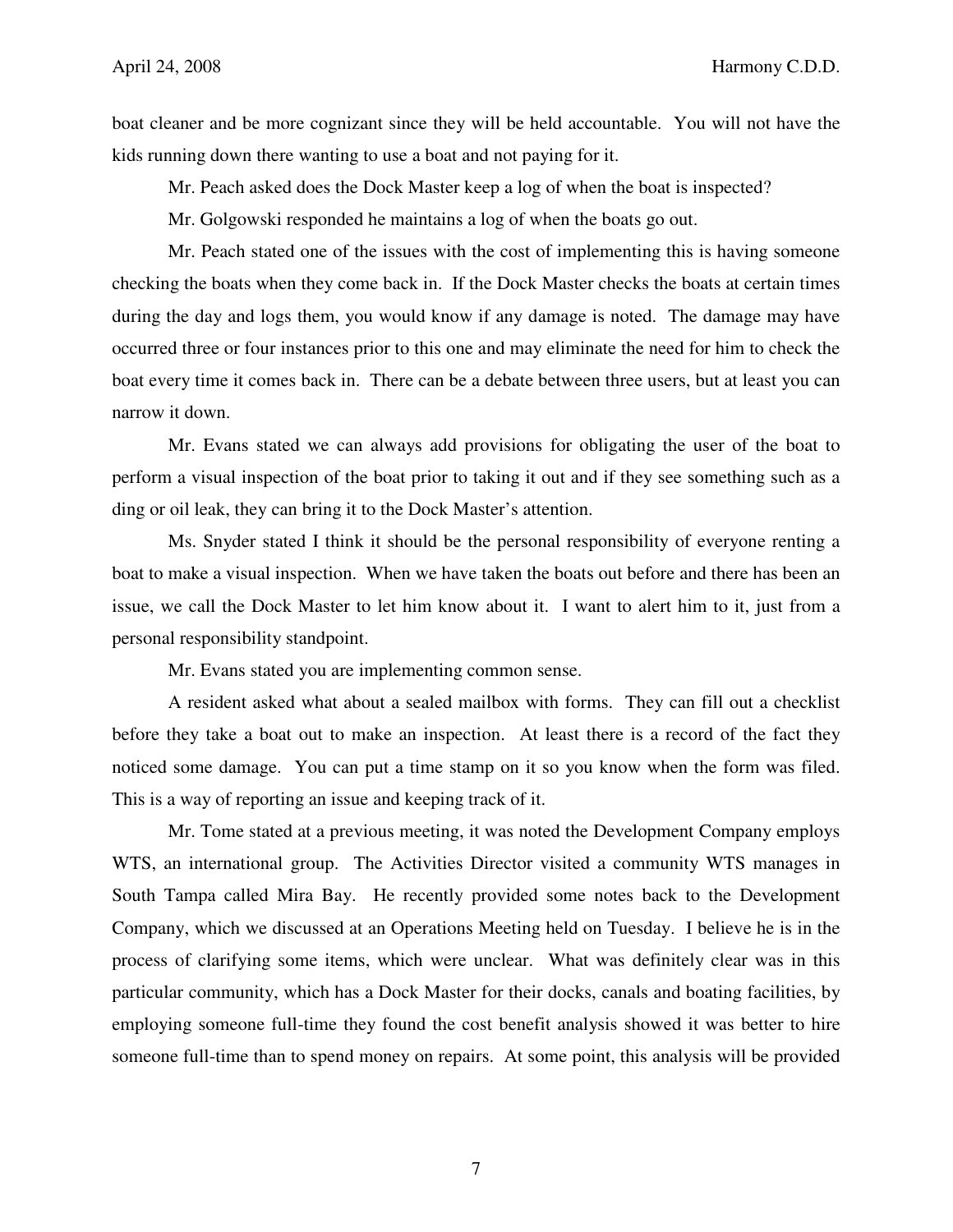to Mr. Golgowski to bring to a future meeting. Hopefully we can learn from what they found out.

 Mr. Evans stated we discussed this matter at great length. I would like for Mr. Golgowski, Mr. Qualls, Mr. Moyer and Ms. Wright to brainstorm over some different ideas on how we can create and implement such a program. There may be several options we can explore in greater thought. In regards to the use of the swimming pool, I noticed you added some language in the policy.

 Mr. Qualls responded I added some language, but this is just a recommendation. Ms. Wright made several good suggestions, which I incorporated.

Mr. Evans stated the following language was added under 3.1:

- *a. The pool and pool facility must be maintained in a neat, clean and sanitary condition at all times and the pool user must use his or her best efforts to deter vandalism and protect the premises equipment and improvements owned by the District. The pool user agrees to report any unusual incidents or hazardous conditions to the District as soon as possible.*
- *b. Swimming is only permitted during pool hours of operation.*

Mr. Evans asked have we established hours of operation?

Mr. Qualls responded we designated daylight to sundown in the rule.

- *c. In order to use the pool facilities, an access card must be obtained from the District.*
- *d. Children under the age of \_\_\_ must be accompanied by an adult over the age of 18.*

Mr. Evans asked is there a statutory requirement for this provision?

 Mr. Qualls responded no. I felt it was a good concept but I did not know what age to specify. Some rules required children under the age of 18 to be accompanied by an adult. In my mind, this was extreme, but it is up to the Board.

 Mr. Evans asked is this an arbitrary note? How many people are actually going to pay attention to this?

Mr. Qualls responded good point.

 Mr. Evans stated this is something you can point out. I suggest children under the age of 12 be accompanied by an adult.

Ms. Snyder stated I agree. If something happens, we have a rule to fall back on.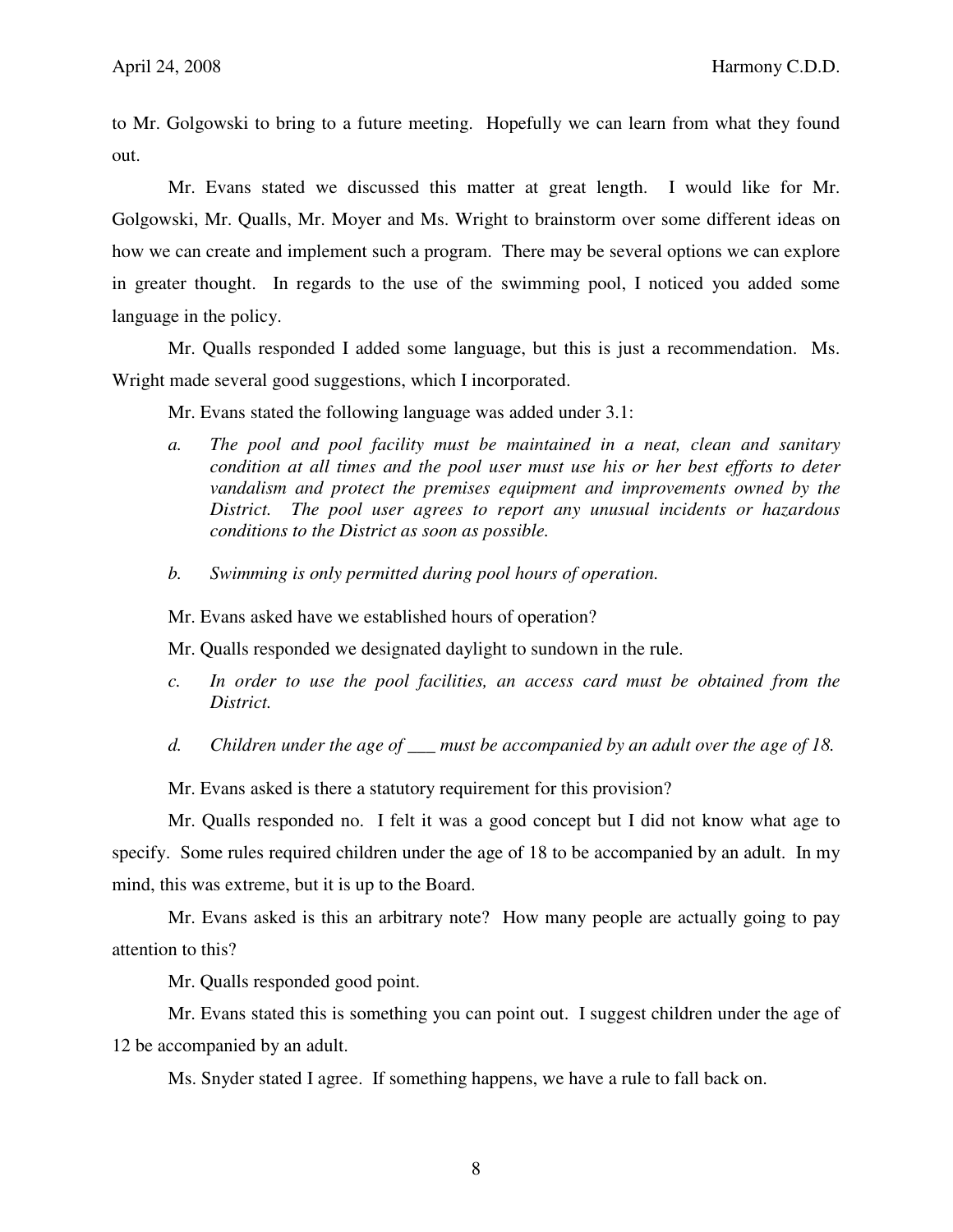Ms. McGinnis asked what is our legal responsibility as a community if a seven year old is alone in the pool and drowns?

 Mr. Evans responded the parents are always responsible for their kids. This is the first rule of defense. They always try to blame someone else.

 Ms. McGinnis stated there are two sides. From a community standpoint, this helps us maintain our community, but from a legal standpoint, we need to make sure we protect ourselves legally.

 A resident stated there is a sign at the pool prohibiting smoking, but people routinely are smoking at the pool. No one wants to tell someone they are not allowed to smoke. If you walk in and there is a seven year old kid swimming by themselves and he is not supposed to, who is going to throw him out?

 Ms. Snyder responded the point is the rules are posted so parents will keep their children from going into the pool alone. If not, at least, we are covered legally. The CDD does not have any enforcement rights. All we are trying to do is educate people on what we expect and set as a rule. Beyond this, we are simply protecting ourselves by having this language in the rules, which is a great idea.

 Mr. Peach stated it seems to me we are opening ourselves up more rather than saying use of the pool should be under adult supervision. This tells anyone using the pool adult supervision is expected.

 Mr. Qualls stated I think that is a great idea. Many times with rules and policies, less is more. The language will now read:

*d. Children's use of the pool must be pursuant to adult supervision at all times.* 

Mr. Golgowski asked do you have a definition for "child"?

Mr. Qualls responded no.

Mr. Golgowski asked do you want to have a set age?

Mr. Qualls responded I do not think it is necessary.

*e. Access privileges may be suspended for not following the rules and/or other issues (vandalism, willful and malicious disregard for the rules, etc.)* 

 Mr. Qualls stated I need to look into this more about how this will work, how long the suspension will be and things of this nature. I will research this more, but people should expect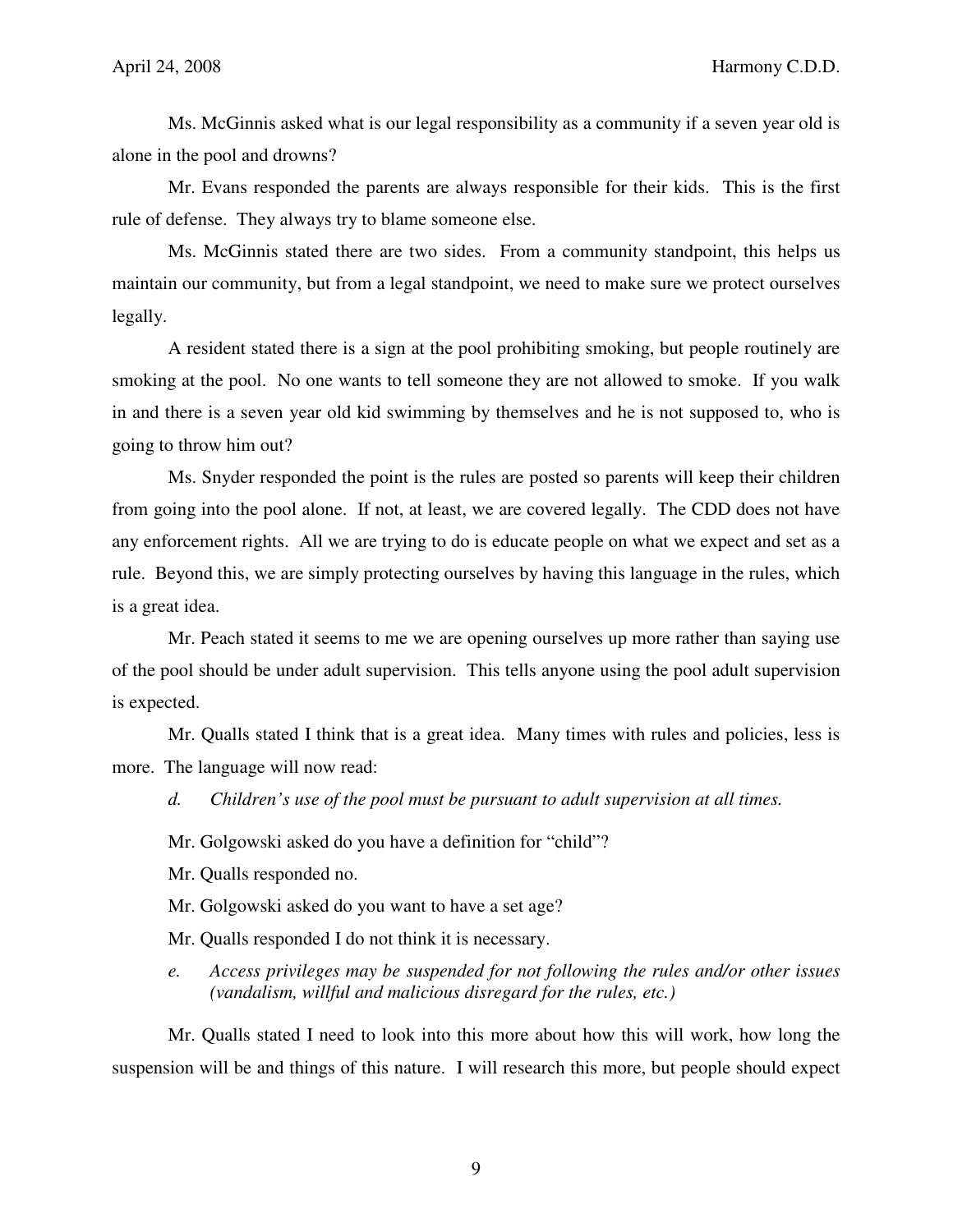if they violate the rules, there has to be some consequences. The question of course becomes how to enforce those consequences.

Mr. Evans stated they can either be suspended or have their privileges revoked.

A resident asked are you going to take away their key?

 Mr. Evans responded if you suspend their use of the facilities, they are no longer allowed to use their key and you can call the Sheriff to escort them off the premises.

 Ms. McGinnis stated a couple of weeks ago when we were at the pool, a lady climbed the fence with her kids because she lost her key. She could have spent \$25 to get another key. My husband talked to her and she was very defiant. She left her keys on the other side of the fence so he picked up her keys and took them to the Welcome Center and turned them in. I have no idea what happened with her keys or how she got home with her kids, but you cannot stop someone from climbing a fence. She lives in our community, but does not want to pay the \$25 to get her key replaced. How do you monitor this?

 Mr. Evans responded this is one issue we encountered numerous times. We learned the more rules you create, the more enforcement you create. It is unfortunate for us to tell people "These are some basic guidelines we want you to follow".

Ms. McGinnis stated she should have two keys.

Ms. Snyder stated she may not be aware she is permitted to have two keys.

 A resident asked why are we not employing an \$8 to \$10 teenage lifeguard for the summer? I own property in Ocean City, Maryland and have security and pool restrictions. The minimal cost of a guard for such a small pool is a no brainer.

 Mr. Evans stated we can look into this. We received some great input at these budget meetings, but many ideas were discarded because no one wanted to pay for the implementation. This is not an area we have experience in. I have been a Lifeguard for years, but this is different. This is something we need to discuss in regards to what it will cost to have someone at the pool on a part-time basis. We talked about having swim classes and swim lessons and trying to get all the kids to participate. Hopefully we will have a greater participation for aquatics, because it is a tremendous benefit just from the overall safety. We can definitely explore what the true cost would be or the assumption of liability.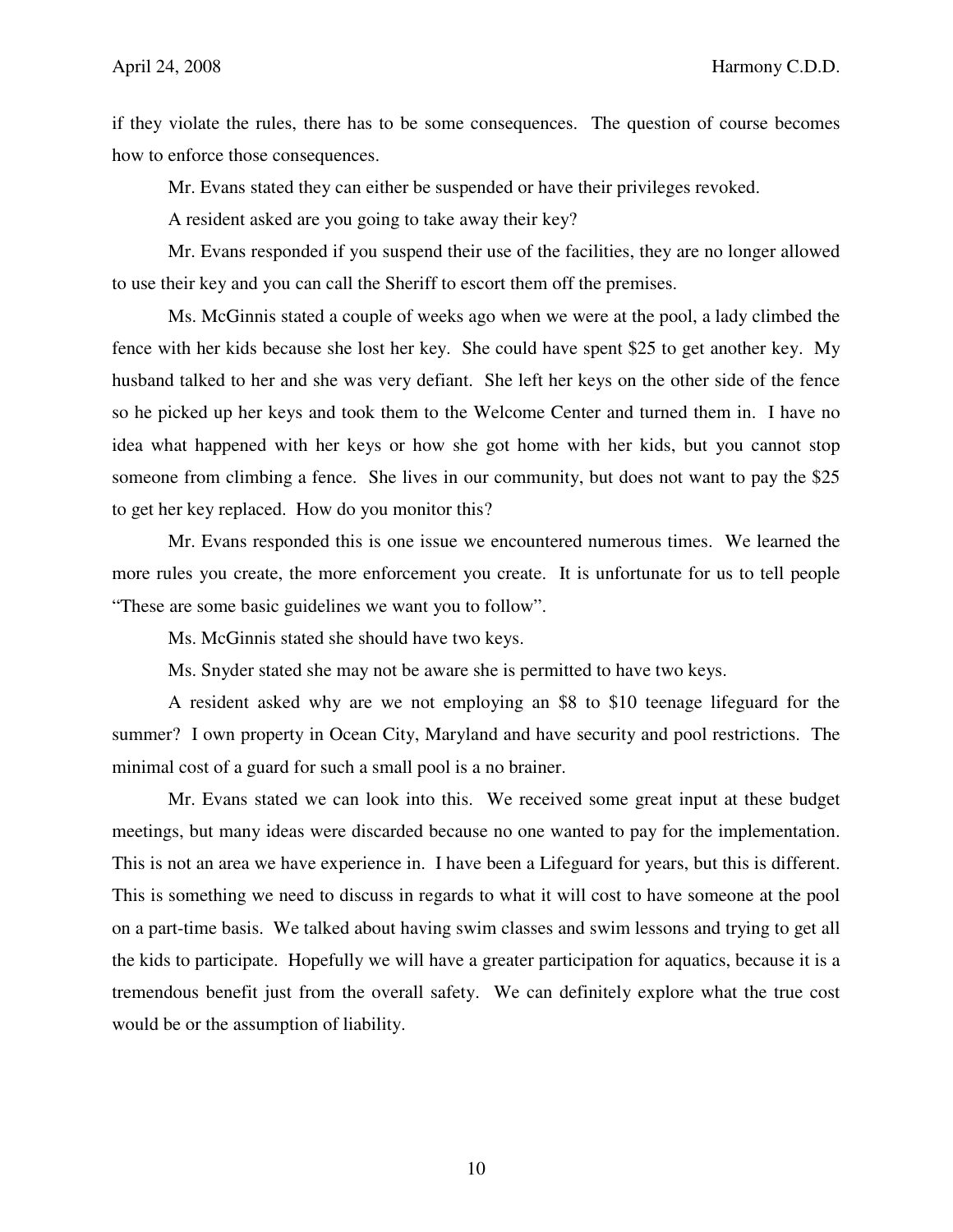A resident stated as residents, we should encourage people with positive comments to come to the meetings instead of all the people who are against it, which are a handful, unfortunately.

A resident stated perhaps the lifeguard issue should go before the ROA.

Mr. Evans stated they do not own the property.

The resident stated the residents are using the pool. A lifeguard is not instructing.

 Mr. Evans stated it is a service to be provided by the District on District owned property as opposed to the ROA. The ROA has limited capacity. It should fall under the responsibilities of the District. It is just a function of use, cost and cost to benefit. We need to get enough support behind it and enough of the residents to say "We want to explore this". I think there is going to be tremendous benefit from it, but we need the residents to say they want it and will pay for it.

 The resident stated this is exactly why I said to have the ROA consider it so the residents can see the true cost of providing this service to them.

 Mr. Evans stated it will be a separate line item when we get into our budget discussions. Our budget is comprehensive. Every item is analyzed and broken down in great detail. I do not know the cost for a lifeguard. The Recreational Director may have some idea on the cost and assumed responsibilities.

 Mr. Tome stated we are looking at instituting a summer program. The Activities Director is contacting a few people about working for an hourly wage. There will be a fee associated with this program, because someone will watch the children from 9:00 a.m. to 5:00 p.m. and do field trips and other activities. We have also been looking into having a card system where everyone will be provided with a photo ID to gain access to any facility. If you need to keep someone out, you can void this person and every other person in the same household from the computer. However, we cannot stop them from climbing a fence. We wanted the residents to have a card identifying them as a resident. This is rather inexpensive to do and we are hoping to have a contract shortly to provide to the CDD Board.

 Ms. McGinnis stated we do not want people who work to drop off their eight to ten year olds for the entire day over the summer.

Mr. Evans stated we are going to discuss more ideas regarding the pool.

*e. Resident may only bring \_\_\_\_ guests to the pool.*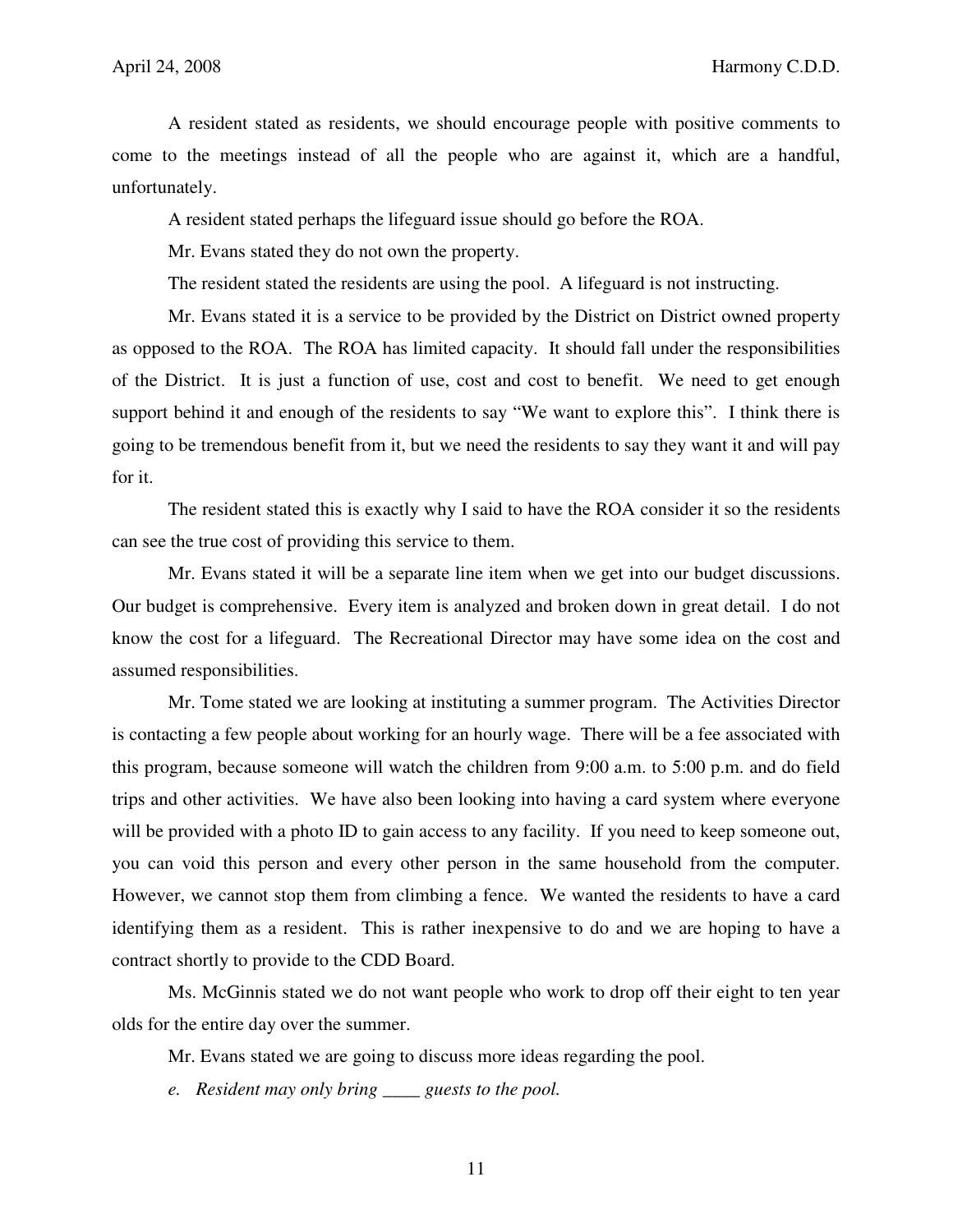Mr. Peach stated page seven refers to a special event fee for 10 or more attendees. I feel a resident should only be allowed to bring nine guests to the pool. When a resident brings 10 guests, it should be considered an event.

 Ms. McGinnis stated in other words, a resident is permitted to have a birthday party with eight kids.

 Mr. Peach stated if we agree later on to define an event by a certain number, I suggest keeping it open to this number. In any event, you need to lower the number of participants.

Mr. Evans asked are you saying an event should be defined as eight or more guests?

Mr. Peach responded up to nine.

 Mr. Evans asked if an event has 10 attendees, it should include residents as guests. It is excessive for a resident to bring more than nine guests to the pool.

Ms. McGinnis asked how many people is the pool safe for?

 Mr. Evans responded I cannot tell you because you have to take the park into consideration.

Mr. Tome stated the capacity of the swimming pool is 80 people.

 Ms. McGinnis stated if three or four residents brought 10 kids for a party, there is not much room for residents.

 A resident stated during the day, there is hardly any usage. The weekends get fairly busy. We are sounding like the pool police.

Mr. Evans stated the magic number is nine.

 Ms. Snyder asked in regards to not allowing alcoholic beverages around the pool area, does the Town Tavern deliver drinks?

Ms. McGinnis responded they deliver alcohol.

A resident stated they have place cards on the tables with the types of drinks they serve.

 A resident stated I have a pool in my backyard and three young children, but I love to go to the pool and hang out with my friends and see my kids play with other kids. I want to have the extra safety of the guard. I would love to be able to order some Chicken Fingers. This is a fabulous benefit.

Mr. Evans stated it gives an enhanced experience.

 Mr. Moyer stated in terms of the alcohol, you can say *"Alcohol is prohibited unless provided by a licensed provider."*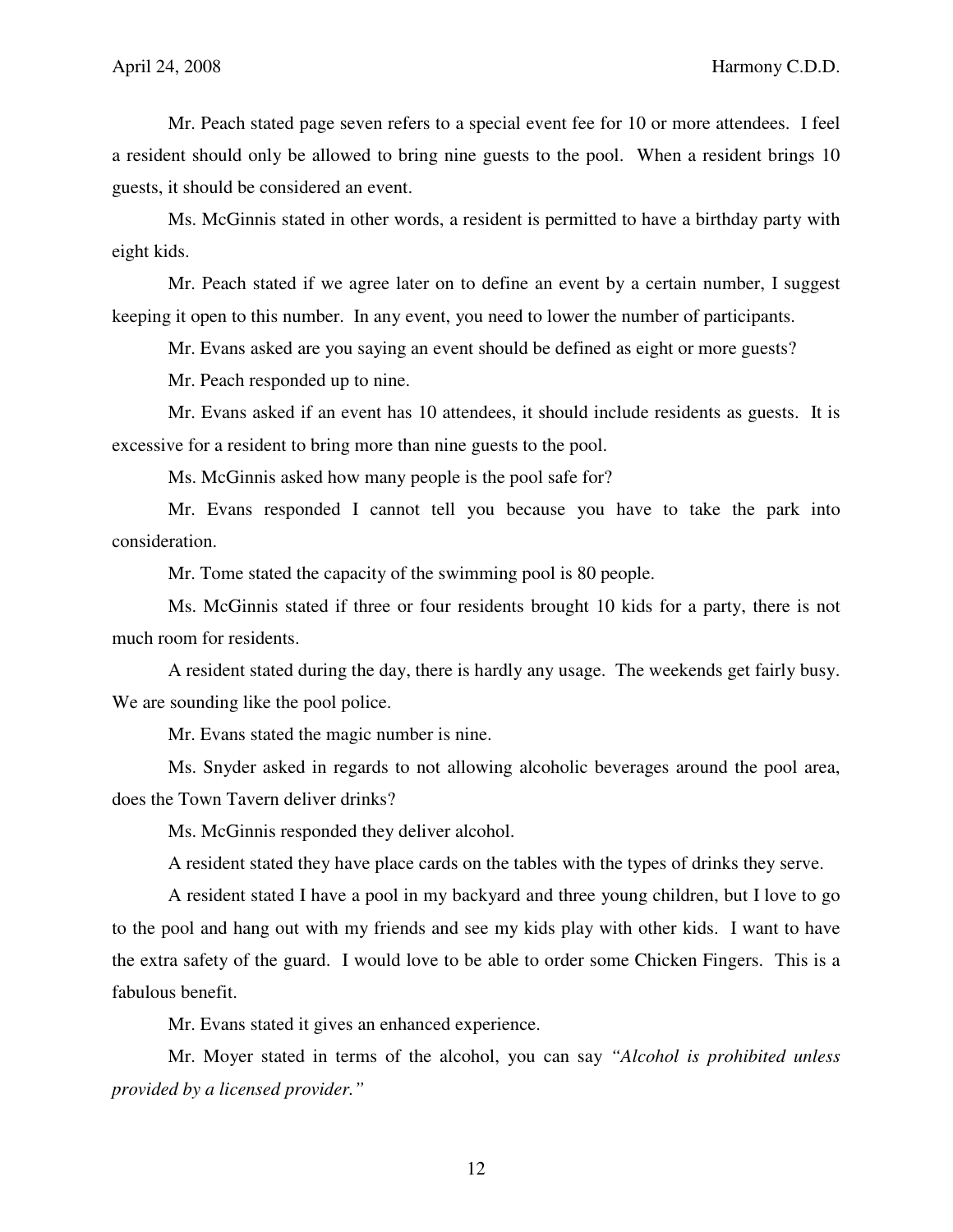Mr. Golgowski stated we need to look into the licensing and the ability of the contractor. Some of this is being done for convenience rather than legally. Their license does not allow them to serve alcohol outside of the building or on the golf course.

 A resident stated they are not delivering the alcohol. People are walking up and getting their own drinks.

 Mr. Evans stated if you are allowing alcoholic beverages to be consumed on this property, it is going to be hard to say it cannot come from a certain source. You are back to your policing and enforcement.

 Mr. Tome stated our license does not currently allow alcohol to leave the premises in an open container. If there is language in the rule to allow alcohol to be served at the pool, we will have to go to the state and get our license changed. We also need to look at our liability insurance as well.

Ms. Snyder stated unfortunately it has gotten unruly.

 Mr. Evans stated regardless of the source, the issue is whether or not alcoholic beverages are allowed.

 Ms. McGinnis stated we are trying to promote the community for families. If you want to have a barbecue and drink until you cannot stand up, do it at home. You are affecting your child's health and your communities health. I am not opposed to drinking, but we also have people coming in and looking at our community and if you have people sitting in one area drinking and smoking and they do not want their kids around it, they will not purchase here.

 Mr. Evans stated if someone walking around the corner sees someone drinking, they should not be the liquor police. For the soccer and volleyball fields, we are looking at having organized activities. We need to give some thought to setting up guidelines for the utilization of these enhancements. It needs to state in the policy, the fields are for the use of the residents only, the hours of use and where parking is prohibited. A resident asked are there currently rules in place for Lakeshore Park as far as the operating hours?

Mr. Evans responded yes.

Mr. Tome stated the park closes ½ hour after sunset and opens ½ hour before sunrise.

Mr. Golgowski stated I do not think it was our intent to change those hours.

 Mr. Evans stated no, but if you have an organized activity, there is nothing keeping someone from saying *"I am a resident and I am going to play and I do not care whether or not*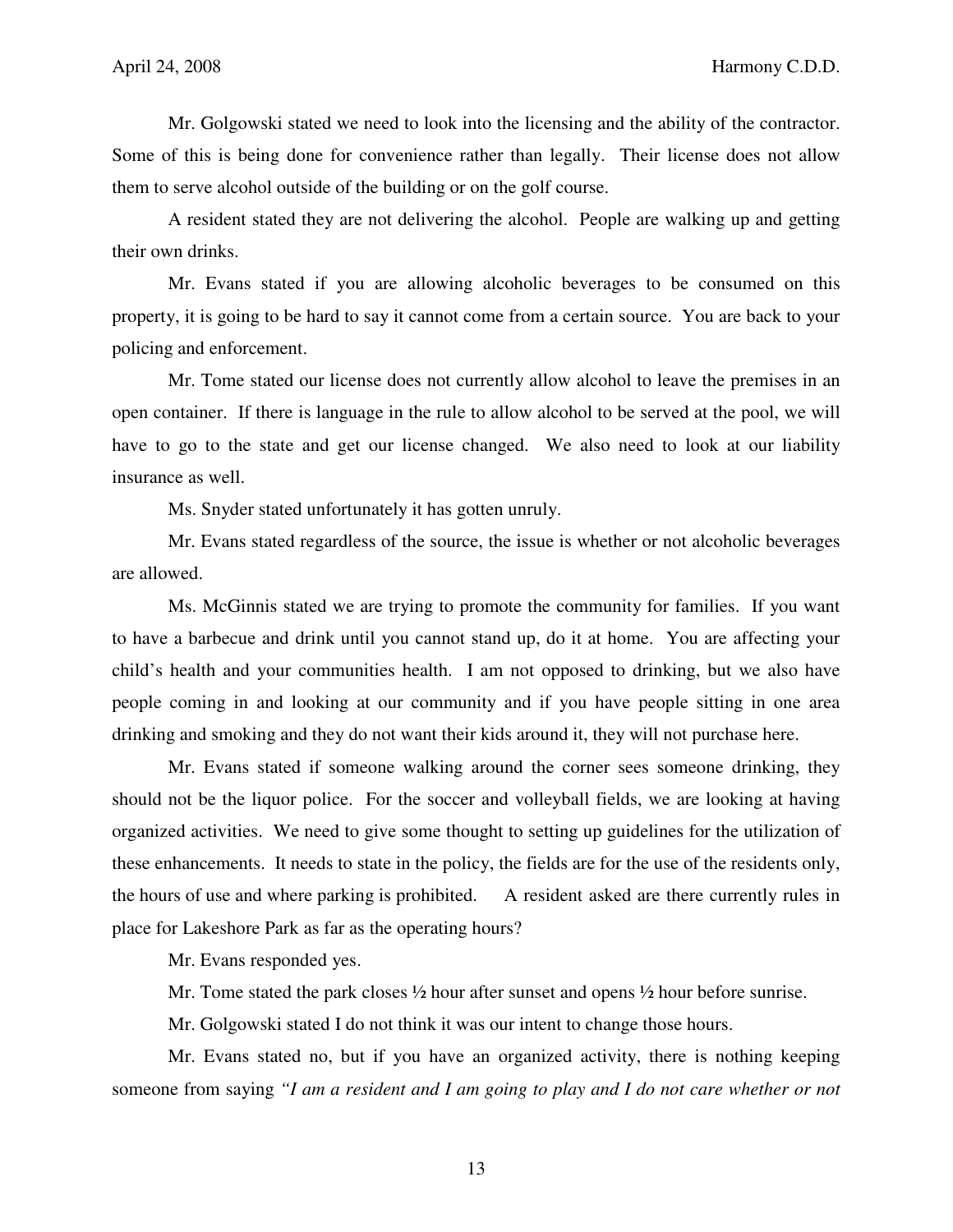*you have an organized activity."* They are subject to use restrictions. In other words, if they provide organized activities for the benefit of the residents, they should be scheduled accordingly.

Mr. Golgowski stated currently you can reserve use of the facilities.

Mr. Moyer stated correct.

Mr. Golgowski stated if a resident reserves it, they have prior use of it. Correct?

 Mr. Moyer responded yes. We have a reservation policy. I sign those permits on a fairly regular basis.

 Mr. Evans stated perhaps this qualifies under the special event application process for birthday parties, walkathons and other activities held at these facilities. There can also be soccer and basketball games.

 Ms. Snyder stated I would like to see an organized soccer league. The benefits other than the kids playing are for the parents and grandparents to see how beautiful Harmony is.

 Mr. Golgowski stated I think the current rules state if a non-resident wants to use the facilities, the Board has to give them permission. District Counsel will have to address any liability concerns. From our perspective as the Development Company, we welcome this because it helps us sell our real estate.

Mr. Evans stated there could be an exemption for organized activity.

Mr. Moyer stated on the fee, but the process of reserving would still be on the Board.

 A resident stated my son plays soccer for Orange County and uses their parks. I believe there is a fee for utilization of the field. Sometimes a parent or the coach donates the fee.

A resident stated this would help collect funds for the maintenance.

 Mr. Golgowski stated I am not sure you want to say to a team "Come over and play here but you have to pay \$150 in order to play". There becomes a question as far as entering into an agreement.

 Ms. Snyder stated there is a difference between events for resident organizations versus non-resident organizations. There could be teams playing on the field who are not playing against Harmony.

 Mr. Golgowski stated we informed the Activities Director he could only allow children who were residents to participate in activities.

Ms. Kerul Kassel asked will there be a soccer field at the Osceola School?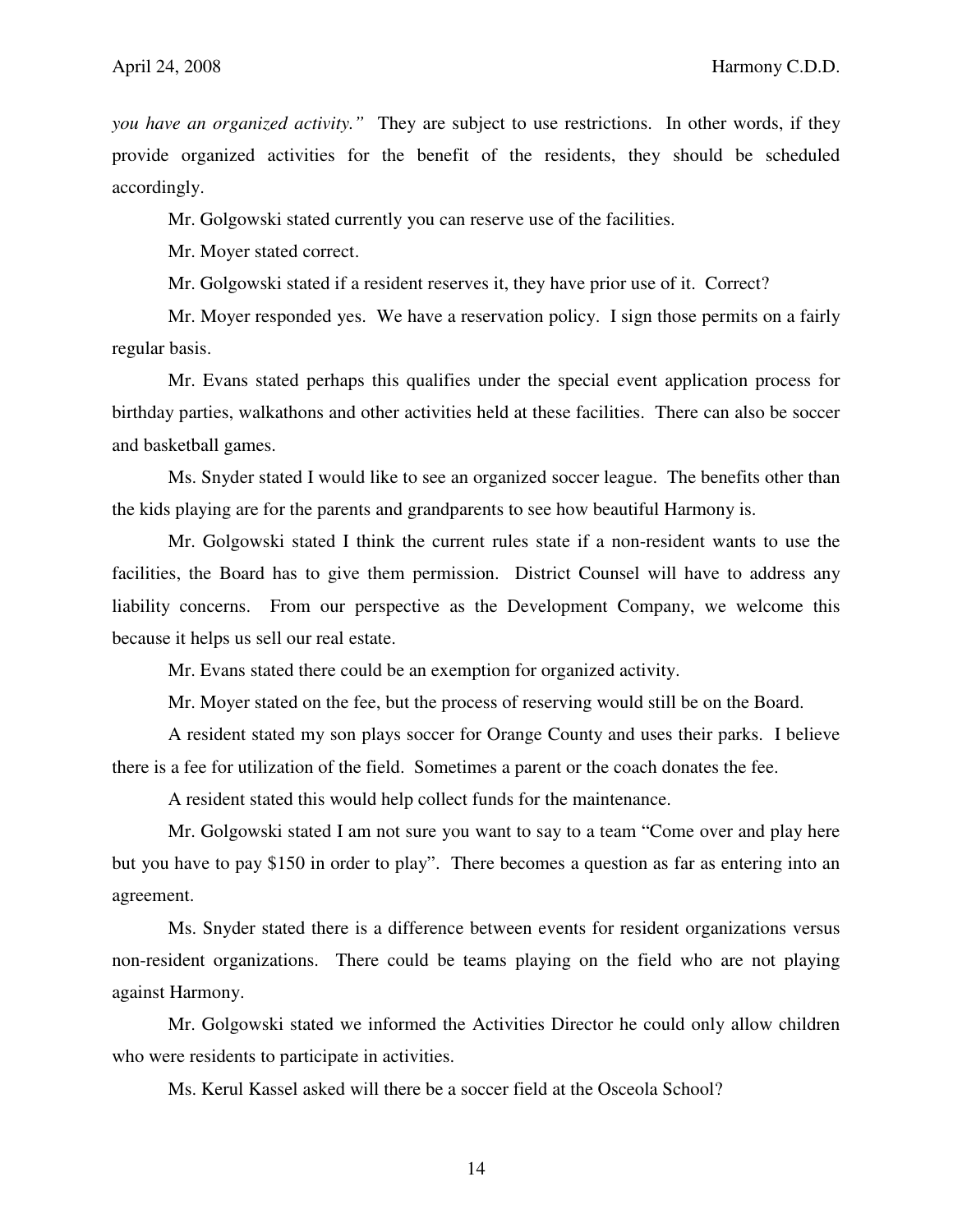Mr. Golgowski responded yes.

 A resident stated it would be nice to have this field available. Our purpose is for everyone to see the community.

 Ms. Kassel responded my son plays soccer all over the US and each team has to pay a fee to use the field. The team chooses where to play based on the best deal or the best field. We should promote our field as it is in a nice area by the lakefront. It is only a three quarter field so younger children will mainly be using it.

 Mr. Golgowski stated the original intent to improve the area since it was not playable, was to have a neighborhood league. When we worked on the design, we did not intend to have a sanctioned league. Having a competition is one thing, but I do not think Lakeshore Park is appropriate for evening practices.

 Ms. Snyder stated this being the case; we need to limit the soccer field to residents and probably not even organized leagues.

 Mr. Evans stated there is a tremendous benefit to the community for organized events because it encourages participation and a set schedule. We can only do the best we can and can always revisit this, because as it evolves, we will see how much participation we get. Let's try not to be overly restrictive because we are backing ourselves into enforcement. If we start to have problems, we can address them as they surface. We have the hours of operation in place. Do we need to have a policy authorizing organized sports?

 Mr. Moyer responded we already do under the section for events. Mr. Peach pointed out if there are more than 10 people; it is now considered to be an event. There is a process you have to go through to get approval for an event. It may already be covered.

 Mr. Evans asked do we need to add anything to the policy for use of the soccer fields and facilities so we know they were to the best utilization of the residents? If there is an event, the policy is already in place.

A resident responded there is a non-resident fee already in place.

Mr. Evans stated exactly.

 Mr. Moyer stated maybe we can just say *"For use of the residents, unless it qualifies as an event."*

Mr. Evans asked are you clear on this, Mr. Qualls?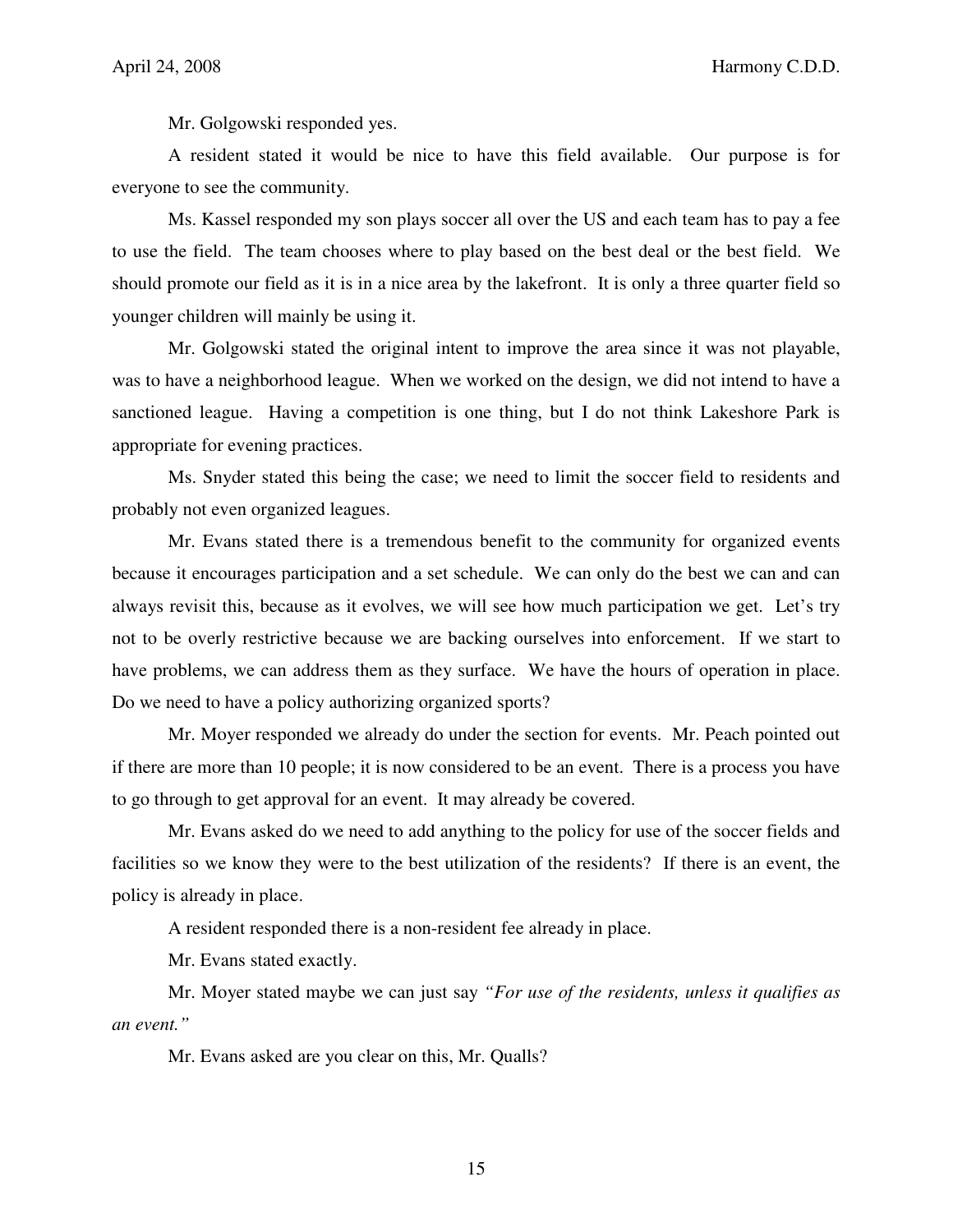Mr. Qualls responded yes. This makes good sense because it is a public facility and you cannot restrict the public. However, you can regulate access and this is exactly what we are doing. As Mr. Evans repeatedly says *"less is more"* and if a certain policy does not seem to be working, we can re-address it at a later time.

 Ms. Snyder asked if we have our Activities Director organize an event on Sundays and Thursdays and they have more than 10 people, do they have to abide by these rules?

 Mr. Moyer responded if it is sponsored through the community. Mr. Tome and I worked out a deal where they give us a list of those activities, I can issue the event permit for the monthly activities they are undertaking. I think we have this worked out and if not, we will work on it.

 Mr. Peach stated I think the question is whether to restrict the residents or guests from bringing 10 people.

Ms. Snyder stated so if there are 20 basketball players from Harmony, they are fine.

Mr. Moyer stated I think so.

 Ms. Kassel stated the event is regulated by the entity organizing the event. For example, if the event is organized by the Harmony CDD, it is exempt from the event guidelines.

 Ms. Snyder stated we could have an issue with the movie for Saturday night because it is organized by residents of Harmony but non-residents will be attending.

 Ms. Kassel stated CDD management could make a determination as to what is considered to be an event according to these guidelines.

Ms. Snyder stated we filed all of the appropriate paperwork for this event.

 A resident stated an event happens one time, but an event like the Church movie is ongoing.

 Mr. Peach stated even if it is a resident function, it may be a good idea to have it listed on an event calendar, otherwise the residents have no way of knowing when the facility is in use. One way or another, all events need to be tracked, but the point is you will not have to file an application for each event, but for the entire season.

Mr. Evans asked is there an event calendar on the CDD website?

Mr. Moyer responded no, but we can have one.

Ms. Snyder stated it is advertised in the newspaper and on the website.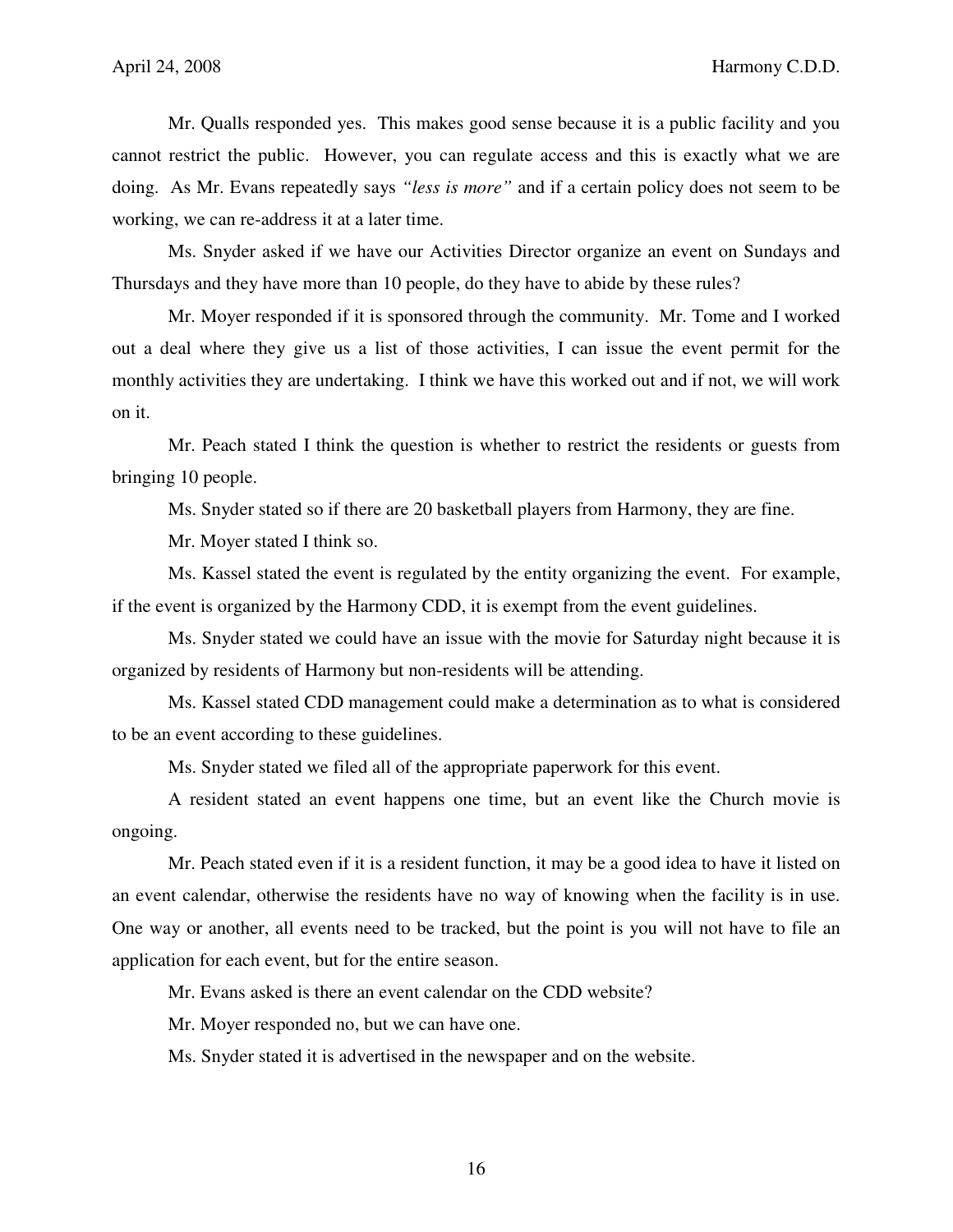Ms. McGinnis stated it is probably a good idea to have a bulletin board, like the one at the dog park and at the front of the community, listing all events.

 Ms. Snyder stated if a fee is not going to be charged, the organization has to be responsible for leaving it as good or in better condition than when they came.

 Mr. Evans stated we have a lot of good suggestions. Mr. Qualls has his work cut out for him.

 Mr. Qualls stated currently, we have the rule development hearing and adoption scheduled for the May meeting. I recommend we postpone the hearing and bring these changes back to the Board at the next regularly scheduled Board meeting. We will have the rule development hearing and adoption in June. This will give us one more chance to revisit the next draft.

 Mr. Evans stated I agree. The key element, which has not been addressed is enhancement of the boat issues.

Mr. Qualls stated correct.

Mr. Evans stated the soccer field and the other facilities are fairly well addressed.

\_\_\_\_\_\_\_\_\_\_\_\_\_\_\_\_\_\_\_\_\_\_\_\_\_\_\_\_\_ \_\_\_\_\_\_\_\_\_\_\_\_\_\_\_\_\_\_\_\_\_\_\_\_\_\_\_\_\_\_\_

#### **TENTH ORDER OF BUSINESS Adjournment**

There being no further business, the meeting was adjourned.

Secretary Chairman

Gary L. Moyer Robert D. Evans